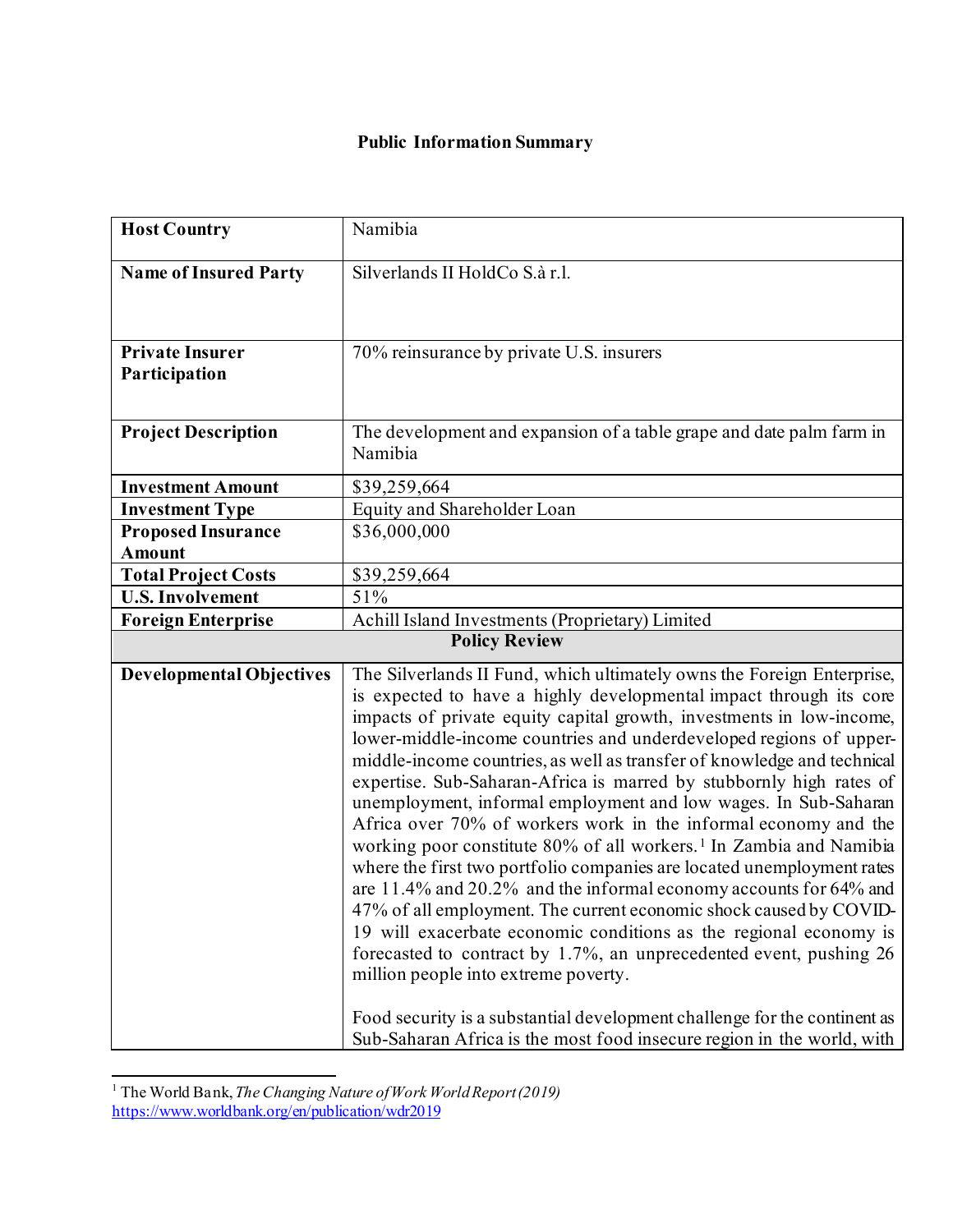|                               | over 240 million individuals experiencing hunger and 70% of the<br>population having difficulty accessing food. Achill will provide secure<br>incomes to employees and introduce a novel crop to the country (date<br>palms) which will bring in valuable foreign currency.                                                                                                                                                                                                                                                                                                                                                                                                                                        |
|-------------------------------|--------------------------------------------------------------------------------------------------------------------------------------------------------------------------------------------------------------------------------------------------------------------------------------------------------------------------------------------------------------------------------------------------------------------------------------------------------------------------------------------------------------------------------------------------------------------------------------------------------------------------------------------------------------------------------------------------------------------|
| <b>Environment and Social</b> | <b>SCREENING:</b>                                                                                                                                                                                                                                                                                                                                                                                                                                                                                                                                                                                                                                                                                                  |
| <b>Assessment</b>             | The Project has been reviewed against DFC's categorical prohibitions<br>and has been determined to be categorically eligible. The Silverlands II<br>Fund has been screened as Category D. Based on DFC's due diligence,<br>the Silverlands II Fund's downstream investments are anticipated to<br>pose environmental and social risks that are site specific and that can be<br>readily mitigated though the application of sound environmental and<br>social management practices.                                                                                                                                                                                                                                |
|                               | The Project will have impacts that must be managed in a manner<br>consistent with the International Finance Corporation's Performance<br>Standards, DFC's Environmental and Social Policy and Procedures and<br>applicable local laws. DFC's statutorily required language will be<br>supplemented with provisions concerning the rights of association,<br>organization and collective bargaining, minimum age of employment,<br>prohibition against the use of forced labor, non-discrimination, hours of<br>work, the timely payment of wages, and hazardous working conditions.<br>Standard and supplemental contract language will be applied to all<br>workers of the Project, including contracted workers. |
|                               | <b>APPLICABLE STANDARDS:</b> Under DFC's Environmental and<br>Social Policies, the Foreign Enterprises are required to comply with<br>applicable national laws and regulations related to environmental and<br>social performance. DFC's environmental and social due diligence<br>indicates that the Project will have impacts which must be managed in a<br>manner consistent with the following the International Finance<br>Corporation's (IFC 2012) Performance Standards (P.S.):                                                                                                                                                                                                                             |
|                               | P.S. 1: Assessment and Management of Environmental and Social<br>Risks and Impacts; and                                                                                                                                                                                                                                                                                                                                                                                                                                                                                                                                                                                                                            |
|                               | P.S. 2: Labor and Working Conditions.                                                                                                                                                                                                                                                                                                                                                                                                                                                                                                                                                                                                                                                                              |
|                               | In addition, the Foreign Enterprises are required to comply with the IFC<br>Environmental Health and Safety (EHS) General Guidelines (2007).                                                                                                                                                                                                                                                                                                                                                                                                                                                                                                                                                                       |
|                               | <b>Environmental and Social Risks and Mitigation:</b><br>SilverStreet Capital LLP (SilverStreet) strives for positive development<br>outcomes across the portfolios it manages. An important component of<br>this is the Environmental, Social, and Governance (ESG) sustainability<br>of projects, which they target achieving, on a project-by-project basis,<br>by applying a comprehensive set of ESG standards. The boards of each                                                                                                                                                                                                                                                                            |